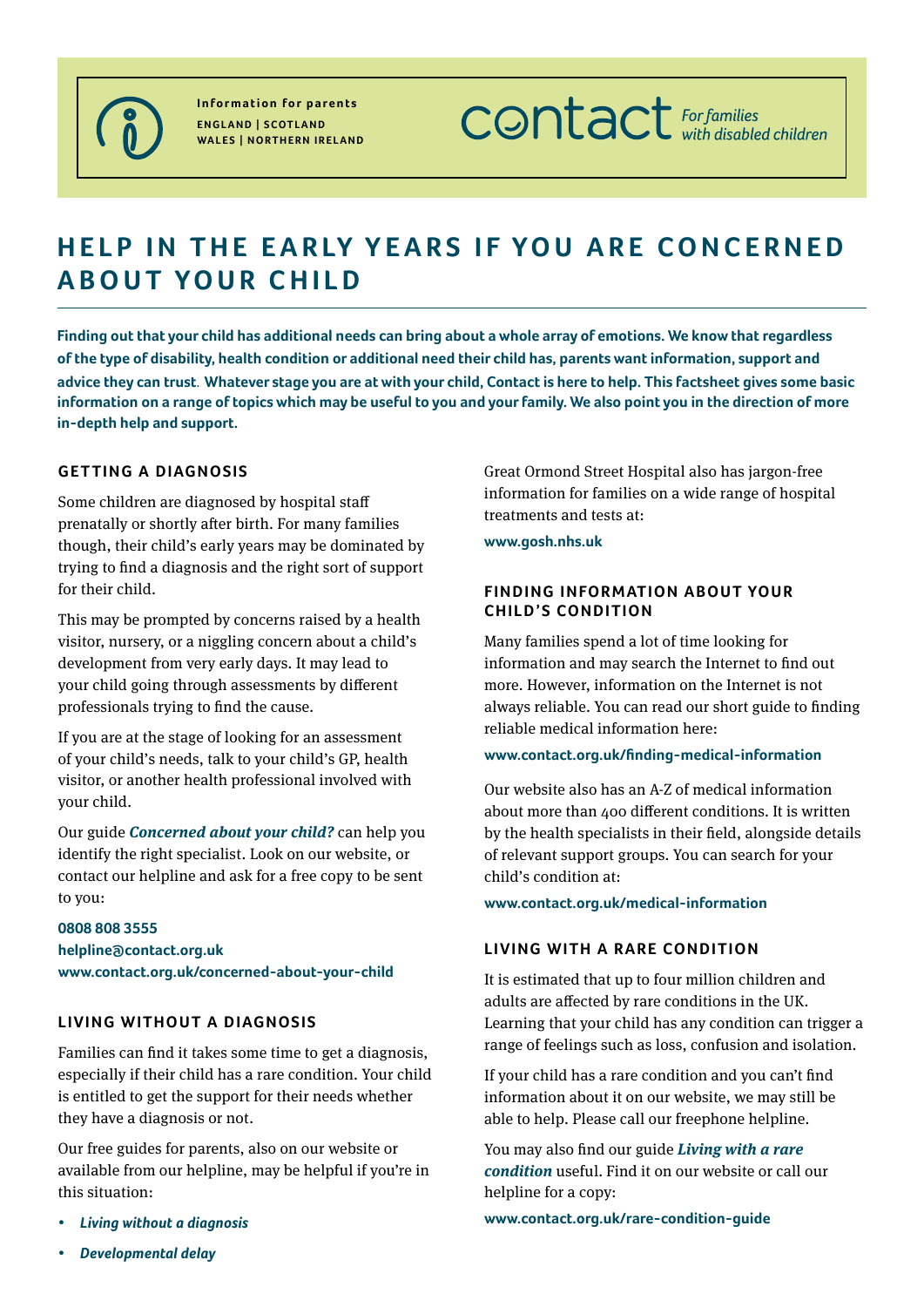## **Behaviour**

Getting your child to sleep, coping with eating difficulties and toilet training are all important areas for parents with children under five. This may be more so if your child has additional needs.

We have guides for parents on these topics:

- *Feeding* and eating
- *• Helping your child's sleep*
- *• Toilet/potty training*
- *• Understanding your child's behaviour*

They are available free from our helpline or website: **[www.contact.org.uk/concerned-about-your-child](https://contact.org.uk/concerned-about-your-child)**

## **FREE CHILDCARE IN THE EARLY YEARS**

In England all three and four-year-olds are entitled to 15 hours of free childcare for 38 weeks of the year. Some two-year-olds are also eligible, for example any twoyear-old who is in receipt of Disability Living Allowance (DLA) or who has a statement of special education needs, or an Education, Health and Care Plan. Some working families are entitled to an extra 15 hours of free childcare. A childcare setting can also get extra funding if a child receives DLA. Find out more at:

**www.contact.org.uk/paying-for-childcare**

## **DISABILITY LIVING ALLOWANCE**

Disability Living Allowance (DLA) is the main benefit for children with a condition or disability. DLA helps to meet the extra costs that you might have as a result of your child's disability. You can claim DLA even if your child doesn't have a diagnosis. It isn't means-tested, which means that if your child is eligible, you can get no matter how much money or savings you have.

We have more information about DLA on our website, including a free in-depth guide that has helped other parents claim DLA. Or you can call our helpline for more information:

**0808 808 3555 www.contact.org.uk/dla**

## **Taking a break**

As a busy parent of a disabled child, it's important that you're able to take a break. It's easier to look after your child if you also have some time to do things for yourself. This could be anything from going to the hairdressers, the gym or simply taking time out to lie in the bath, or walking to the shops by yourself. A break may also allow your child to have a change of scene, try different experiences, have fun and make friends.

Local authorities have legal duties to provide breaks for carers and disabled children, called short breaks. They must make it clear how families with disabled children can access these. For more information see our factsheet *Short breaks – how you and your family can benefit* available from our website or helpline. **[www.contact.org.uk/short-breaks](https://contact.org.uk/short-breaks)**

## **LOOKING AFTER YOURSELF AND YOUR FAMILY**

If a child has additional needs, other members of the family may need support and information, not just parents. Whether you have a large extended family, are a single parent, a sibling, or the grandparent of a child with additional needs, there is support available.

All members of the family and friends are welcome to contact our free helpline for information.

## **0808 808 3555 [helpline@contact.org.uk](mailto:helpline@contact.org.uk)**

## **Si b l i n g s**

You may want to help your non-disabled children understand more about their brother or sister and access their own support outside the family. Most siblings cope well with their childhood experiences and do best when parents, and other adults in their lives, accept their brother or sister's disability and clearly value them as an individual. Our guide *Siblings* has information for parents on how to help siblings and where to go for support. You can find it on our website or call our helpline for a copy:

#### **[www.contact.org.uk/supporting-sibling](https://contact.org.uk/supporting-siblings)s**

#### **Fathers**

Fathers may feel they have a dual role; they may need to offer support, but also provide the practical help when it is needed. Some fathers may feel excluded from vital information about their disabled children's lives, particularly if they don't live with the child. Dads might like to read our guide for *Fathers*, available on our website or from our helpline:

#### **[www.contact.org.uk/fathers](https://contact.org.uk/fathers)**

#### **Gr a n d p a re n t s**

Grandparents may need support too and may have concerns for both their grown-up children and their grandchildren. We have worked with grandparents to write our guide for *Grandparents,* to support them and their families:

**[www.contact.org.uk/grandparents](https://contact.org.uk/grandparents)**